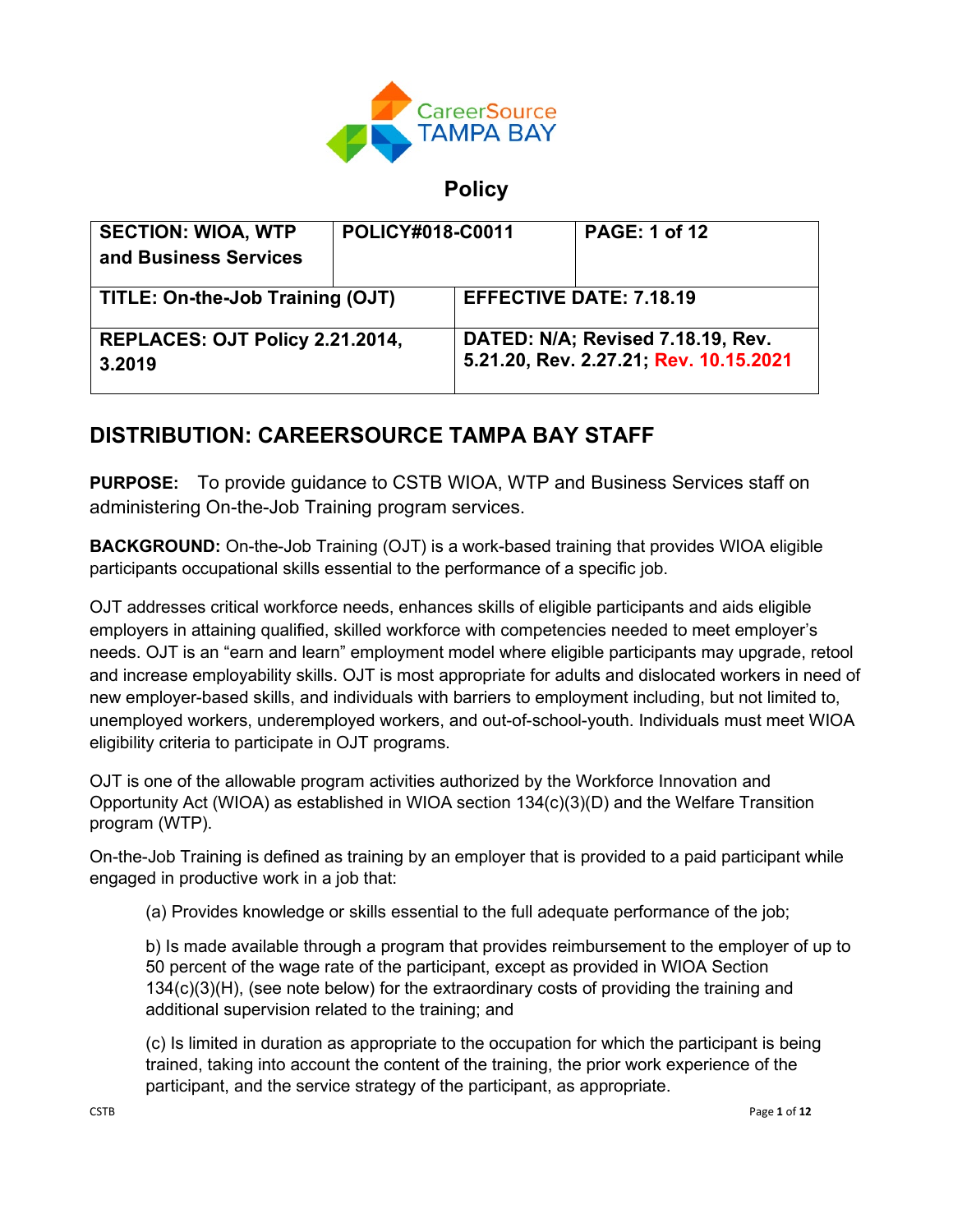OJT is conducted by public, private not-for-profit and private for-profit businesses. It occurs while an individual is engaged in productive work learning the skills and information necessary for full and adequate performance on the job.

The two unique features of the OJT program are:

- 1. The individual begins training as a new employee.
- 2. The individual receives training at the workplace, under appropriate supervision, thus acquiring occupational skills and knowledge in an "on-the-job" training environment.

An OJT agreement is appropriate for businesses who have difficulty filling their skilled labor force needs with qualified, experienced workers, or who want to upgrade their current workforce. Businesses may use an OJT in these instances by training eligible WIOA or WTP customers. Reimbursement is provided to the business to pay for the extraordinary costs of such training because these costs exceed the expenses normally incurred in training individuals normally hired for the position.

Despite the benefits to businesses who participate as an OJT business, the focus of the OJT program is on the individual. OJT is designed to provide an opportunity for WIOA/WTP eligible individuals to receive the training necessary to acquire skills and knowledge that will enable them to maintain unsubsidized employment and/or job advancement.

#### **PROCEDURE:**

The OJT Program is sponsored and administered by CareerSource Tampa Bay (CSTB) Business Services department. The service is designed to assist businesses with the training and employment needs of their workforce meeting specific guidelines so that the business and employee can maintain a competitive edge in the marketplace. OJT is eligible to businesses that meet the eligibility criteria in this policy that hire a WIOA/WTP eligible participant from Hillsborough County.

# **Participant Eligibility**

On-the-Job Training (OJT) may be provided to eligible WIOA Adult, Dislocated Worker or Youth participants who are assessed and found to be in need of and suitable for training services in order to obtain or retain employment that leads to self-sufficiency. CSTB defines the initial assessment to include both informal and structured assessments conducted by the WIOA Program Recruiter. CSTB offers a variety of online career assessments including: My Next Move, My Skills My Future, Career Scope and additional assessments deemed appropriate. These assessments measure the job seeker's career interests and aptitude, identify transferrable skills and provide career guidance that is essential for the job seekers transition to employment or reemployment.

The participants must demonstrate a need for training as recorded on the Career Plan. OJT may also be provided to eligible Welfare Transition program participants who are deemed appropriate candidates for consideration.

Suitability is established when an OJT opportunity aligns with a customer's existing skill set or educational background and the customer is deemed to have the core competencies to be successful in the position and likely to attend and complete all training based on current needs and barriers.

Employers will have the final selection authority for individuals to be hired. All participants must meet certain WIOA eligibility criteria before training can begin. Only those individuals who meet the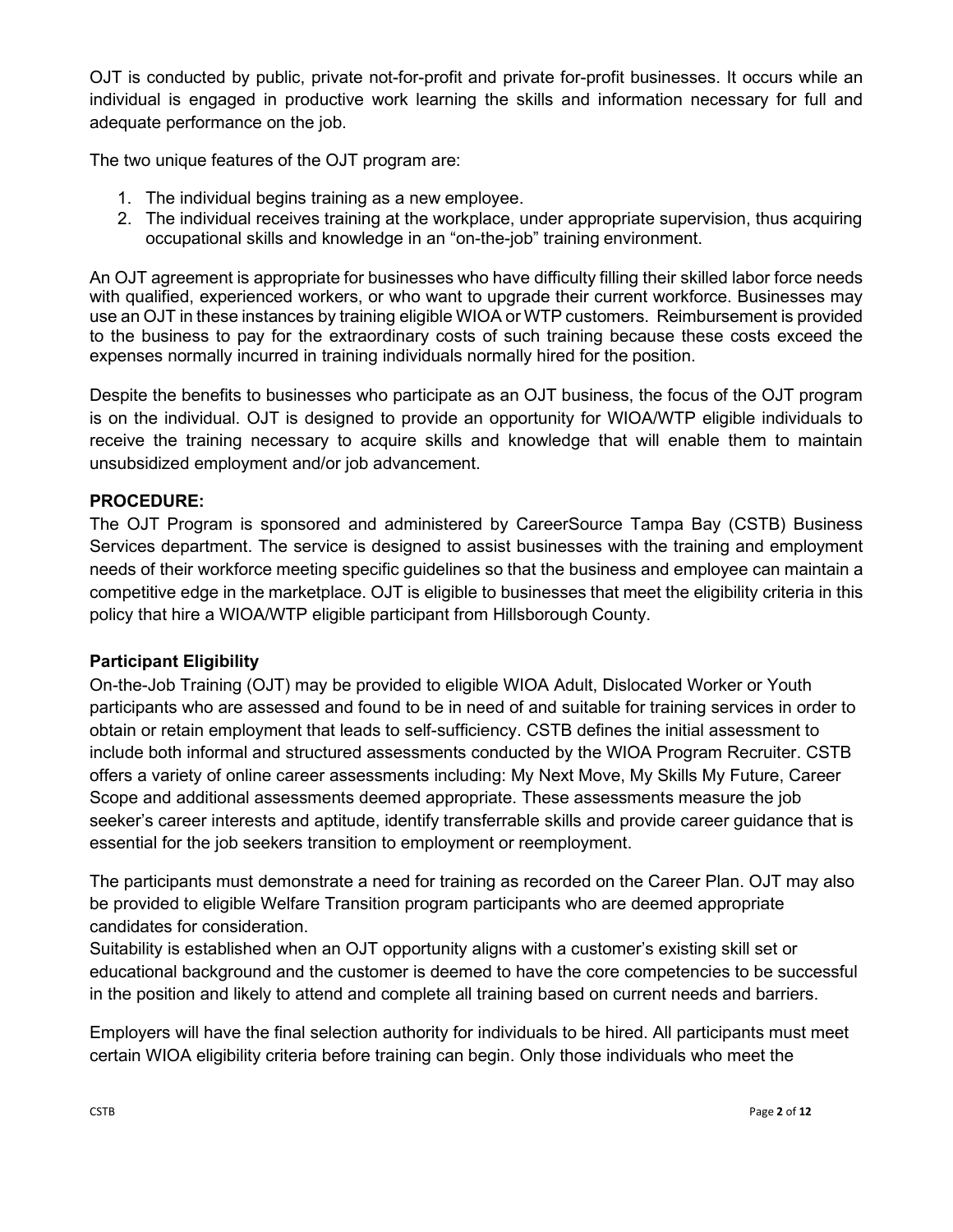eligibility requirements for individual career services, who have received an assessment and for whom a career plan has been developed may be considered for OJT.

Consideration should be given to the skill requirements of the occupation, academic and occupational skill level of the participant, prior work experience, and the participant's Career Plan. The results of the objective assessment, as documented on the individual's Career Plan, must indicate that the participant is in need of, and can benefit from, the activity of OJT. The Career Plan and application must capture the past work history of the applicant from the official file, assess the test results, capture additional information from the applicant about past work experience, volunteer experience, and identify strengths and weaknesses of the applicant. The OJT Training Outline must include documentation as to the new skills to be acquired during training and how skill gap deficiencies will be overcome with the training.

There are occasions when a WIOA/WTP participant may participate in multiple OJT Agreements if the first Agreement should fail at no fault of the applicant. The provisions outlined below should apply:

- 1. The new Agreement with a different business is for upgraded skills or a different position but related to the first position in terms of career path and skills.
- 2. The approved training hours for the second OJT agreement will be re-evaluated based on the training received in the first OJT agreement (commensurate with experience learned in the previous OJT agreement).
- 3. No applicants shall participate in more than two (2) OJT agreements unless plant closures or layoffs occur that are out of the control of the applicant and occur in progression. Any additional agreements must be approved by the CEO, COO or designee.

# **Business Eligibility**

The hiring and training may begin after the OJT Work-Based Training Onsite Assessment form has been completed and the OJT Employer Agreement has been signed by all the parties. The Business Services Account Executive completes these documents with the employer.

The participant becomes an employee of the company on the day the OJT begins. Staff should give careful consideration when selecting a suitable employer for OJT. General business practices in terms of working conditions (safety, health), the availability of health benefits, sustainable wage structure, turnover rates, adequate staff and equipment to carry out the training, and whether the employer is in compliance with federal, state and local laws are factors to consider while completing the OJT Work-Based Training Onsite Assessment form.

When considering an employer to participate as an OJT worksite, staff should carefully review and determine the nature of the employment to ensure the employment is on-going and not temporary, probationary or intermittent employment.

Prior to entering into an agreement for OJT services with a business, the CSTB Business Services staff shall ensure that the business is eligible.

Businesses that meet the following criteria are considered eligible and may, subject to available funding, enter into an OJT agreement:

- 1. Physical company is located in Hillsborough County;
- 2. Business must legally have operated at current location for at least 120 days.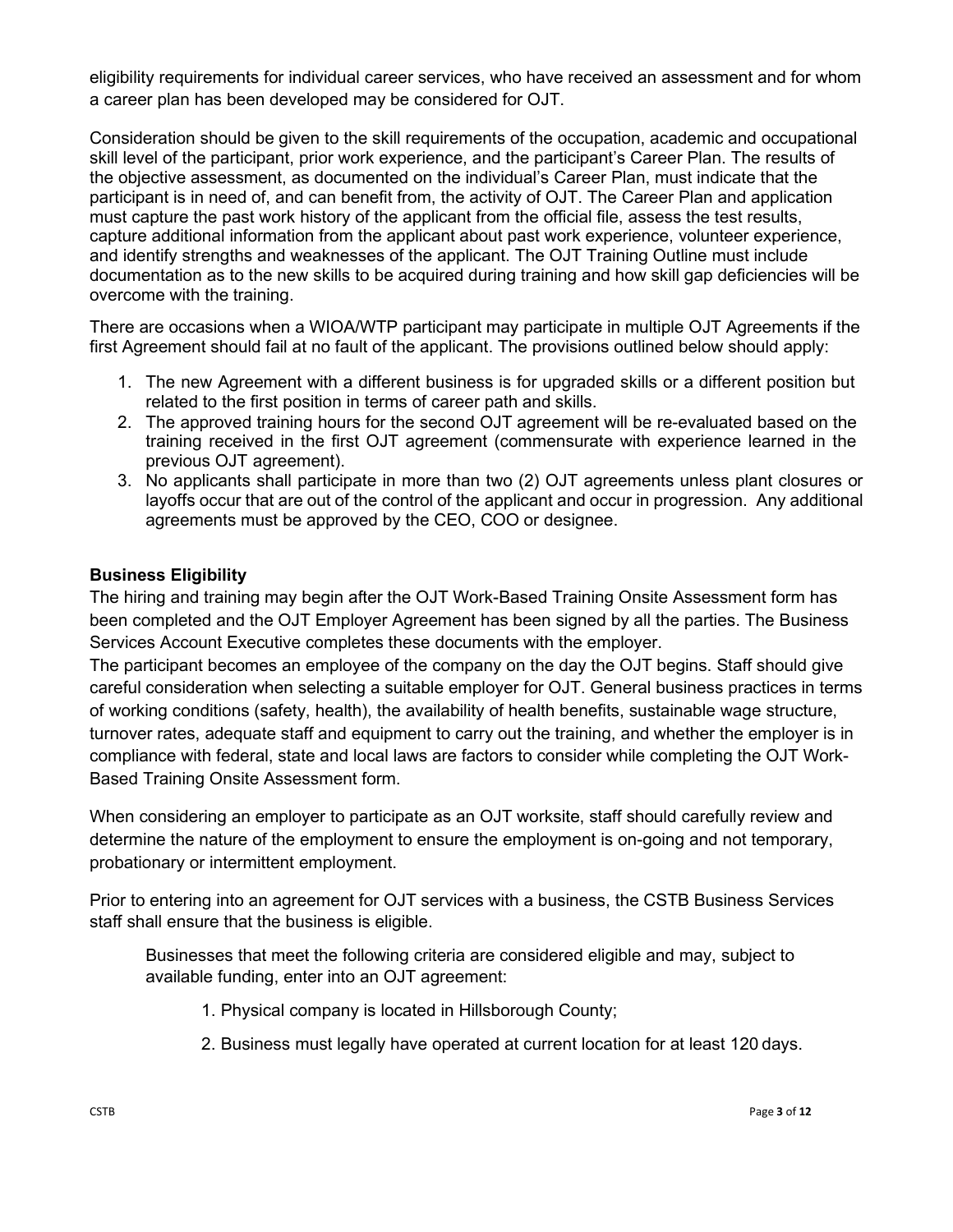3. Hold valid business tax receipt (formally an occupational license) and/or zoning permit; (google search and printout included)

4. Active business as verified by Florida Department of State Division of Corporations [\(www.sunbiz.org\)](http://www.sunbiz.org/) and provide W-9.

5. Hasn't experienced any layoffs in the past six months verified by DEO WARN site [\(http://www.floridajobs.org/office-directory/division-of-workforce-services/workforce](http://www.floridajobs.org/office-directory/division-of-workforce-services/workforce-programs/reemployment-and-emergency-assistance-coordination-team-react/warn-notices)[programs/reemployment-and-emergency-assistance-coordination-team-react/warn](http://www.floridajobs.org/office-directory/division-of-workforce-services/workforce-programs/reemployment-and-emergency-assistance-coordination-team-react/warn-notices)[notices\)](http://www.floridajobs.org/office-directory/division-of-workforce-services/workforce-programs/reemployment-and-emergency-assistance-coordination-team-react/warn-notices)

6. Maintains Workers Compensation Insurance (if applicable);

7. OJT position requested is on the R15 Targeted Occupation List (TOL).

8. Must develop a detailed OJT Training Plan Outline that identifies the specific occupation, job specific skills that will be learned and estimated time required for each skill.

9. Agrees to routine monitoring and communication with the CSTB Business Services Staff regarding the progress of the program participant relating to the OJT Training Plan, progress reports, midpoint in training and completion of the OJT to capture measurable skills gained during participation.

10. Commit to hiring and retaining customers who successfully complete their training program.

# **Demand for Occupation in Labor Market**

OJT must be for training in occupations that are in demand in the local area and listed on the regional Targeted Occupational List (TOL). OJTs that occur in small businesses where the OJT training covers a relatively broad range of functions that draw from several occupations are generally considered as a unique occupation for labor market demand purposes. With these unique occupations, the fact that an opening exists for the occupation at the business presupposes the existence of a demand for the occupation. Any OJTs for positions not on the TOL must be approved by the CEO, COO or designee.

#### **Occupation Eligibility**

All OJTs must be for occupations that are in demand in the local area and are appropriate for the program. Occupations not suitable for OJT:

- Less than part-time
- Principle source of income is tips, commissions or piecework;
- Intermittent or seasonal in nature;
- Shown as in decline on the Hillsborough County Demand/Decline List.

#### **PROHIBITIONS**

1. Participants shall not be employed to carry out the construction, operation, or maintenance of any part of any facility that is used or to be used for sectarian instruction or as a place for religious worship (except with respect to the maintenance of a facility that is not primarily or inherently devoted to sectarian instruction or religious worship, in a case in which the organization operating the facility is part of a program or activity providing services to participants).

2. OJT agreements shall not be written for part-time employment. Proof of full-time employment shall be established and documented by the business. Whether the participant is categorized as full-time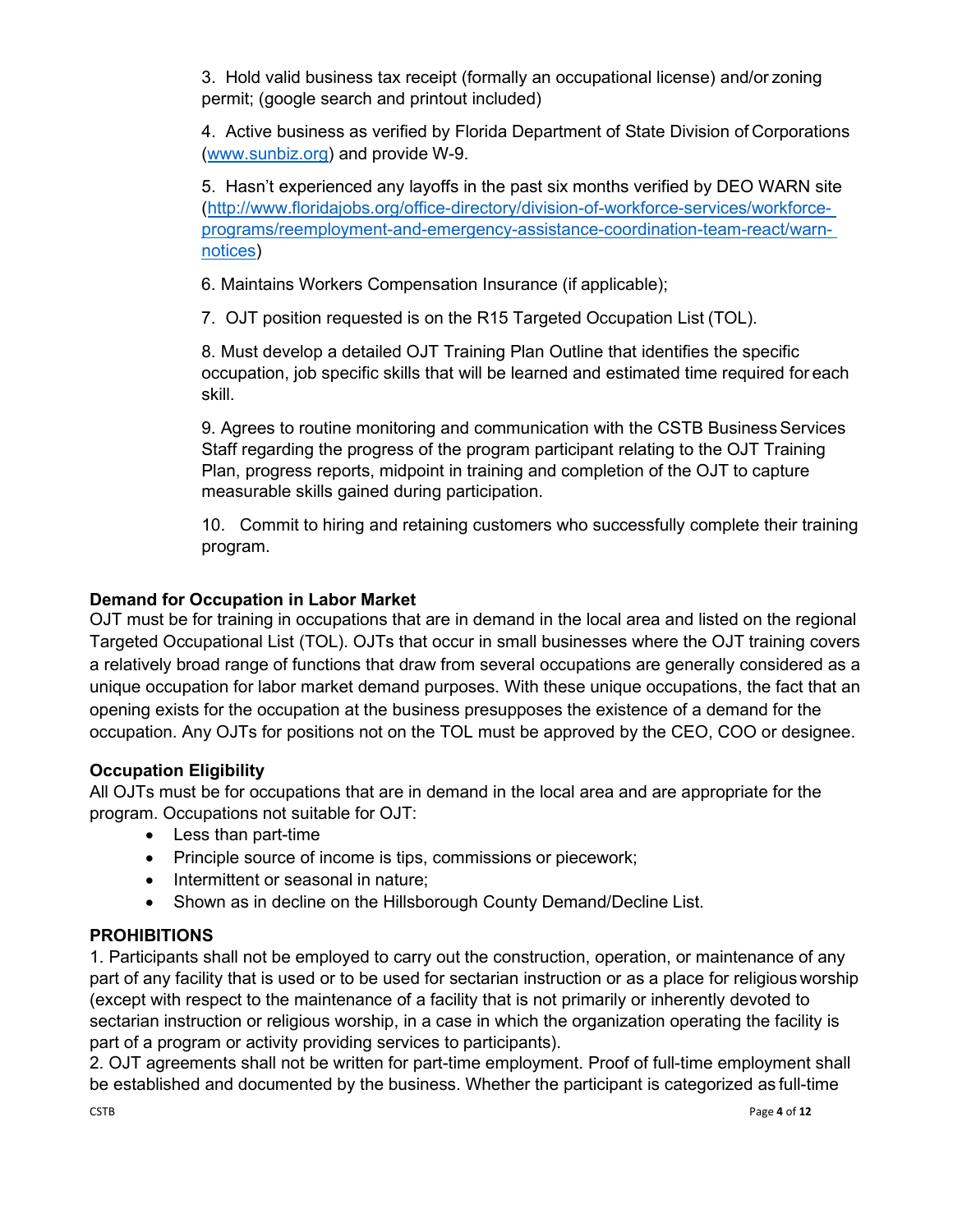shall be verified by the CSTB Business Services staff. CSTB Business Services staff may submit a written request to the CSTB CEO or designee for an exception to this rule prior to execution of an OJT agreement.

• The CSTB shall not enter into agreement with a business who has previously exhibited a pattern of failing to provide OJT participants with continued long-term employment with wages, benefits, and working conditions that are equal to those provided to regular employees who have worked a similar length of time and are doing the same type of work.

• No officer, employee, agent, or representative of the Business or CSTB may charge a participant a fee for the placement or referral of such individuals in or to a training funded under an OJT agreement or amendments thereof.

• A participant in a program or activity authorized under title I of WIOA must not displace (includinga partial displacement, such as a reduction in the hours of non-overtime work, wages, or employment benefits) any currently employed employee (as of the date of the participation).

• An OJT funded agreement must not impair existing contracts for services or collective bargaining agreements. When a program or activity authorized under Title I of WIOA would be inconsistent with a collective bargaining agreement, the appropriate labor organization and employer must provide written concurrence before the agreement is initiated.

• An OJT participant may not be employed in or assigned to a job if: a. Any other individual is on layoff from the same or any substantially equivalent job; b. The employer has terminated the employment of any regular, unsubsidized employee or otherwise caused an involuntary reduction in its workforce with the intention of filling the vacancy so created with the OJT participant; or c. The job is created in a promotional line that infringes in any way on the promotional opportunities of currently employed workers.

- DEO provided guidance on 2/19/21 regarding COVID-related flexibility related to WIOA Section 181(b)(3) and 20 CFR 683.270.
	- *WIOA Section 181(b)(3) and CFR 683.270 prohibit the use of WIOA funds for individuals to participate in a program or activity that would employ the individual in a job if any other individual is on layoff from the same or any substantially equivalent job. This prohibition includes On-the-Job Training for a participant if that individual would be replacing someone that has been laid off. No flexibility was provided regarding this prohibition for WIOA title I programs in response to the COVID-19 pandemic.*
- LWDBs are required to verify whether an individual is on layoff from the same or substantially equivalent job. In the case of a business recovering from COVID-19 related impacts, an employer must first offer the position to any individual who is on layoff from the same/substantially equivalent job. If an employer provides documentation of attempts to recall the individual who is on layoff, and that individual refuses or is no longer available to return to the same/substantially equivalent job, then an OJT can be considered for another individual." Documentation of this must be verified from the employer to ensure compliance with this requirement. This may include verbal confirmation from the employer, written statement and EF case notes.

• OJT funds shall not be used for any political activity, lobbying of federal, state or local legislators, or to promote or oppose unionization.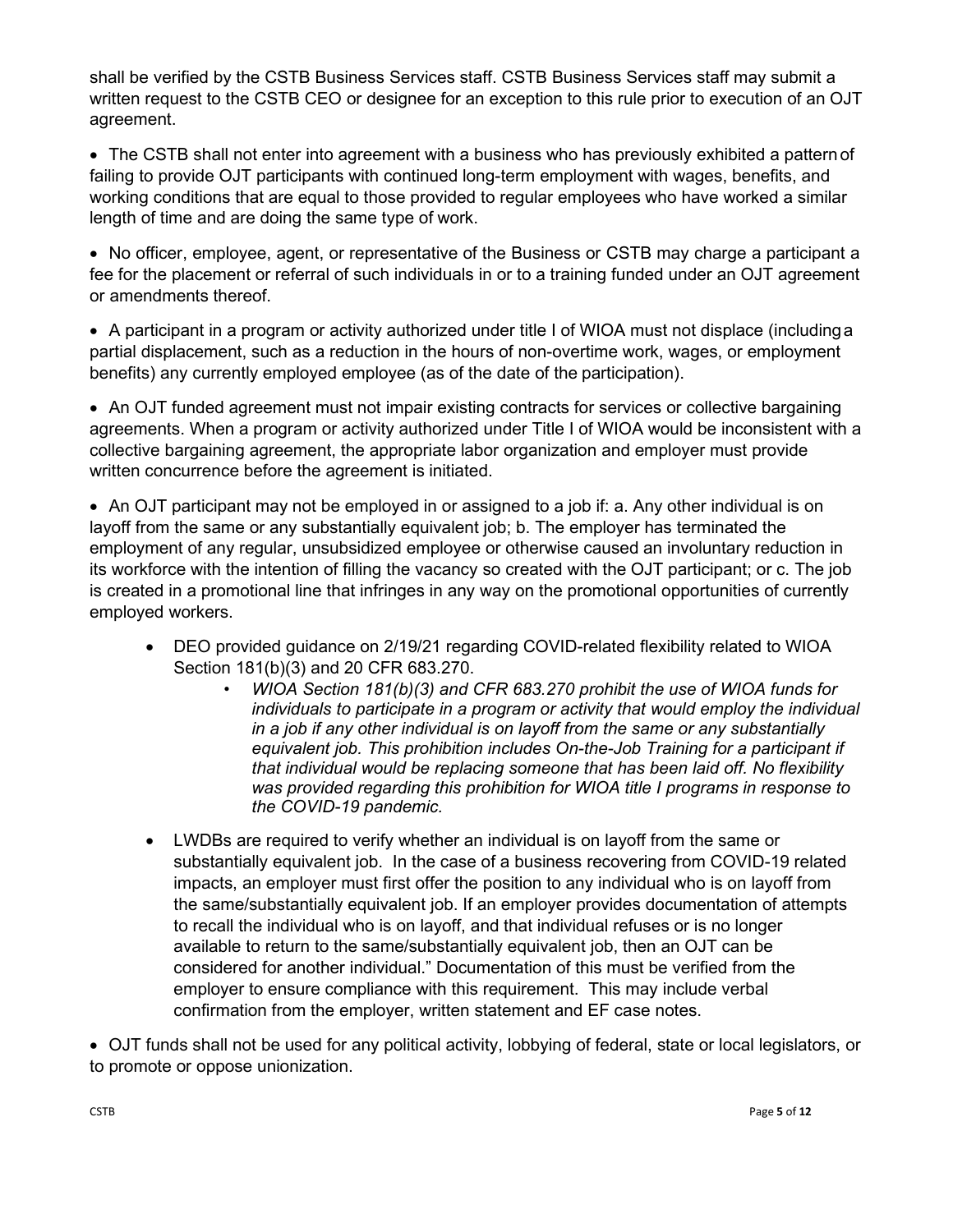- OJT funds may not be used to directly or indirectly assist, promote or deter union organizing.
- OJT participants shall not be placed in a home-based business.

• OJT funds shall not be used to encourage or induce a business, or part of a business, to relocate from any location in the United States, if the relocation results in any employee losing his or her jobat the original location.

- OJT funds cannot be utilized to pay for the following:
	- Paid or unpaid holidays
	- Sick leave
	- Vacation
	- Overtime hours
	- Fringe benefits; and/or
	- Training related supplies and/or equipment
	- Work performed outside of the OJT contract.

#### **Duration and Rationale of OJT Training**

An OJT contract must be limited to the period of time required for a participant to become proficient in the occupation for which training is being provided. Traditionally, OJT is limited to a maximum of six months or 1,040 hours. The length of the training, which will be determined by CSTB Business Services staff, should take into consideration the amount of time required for a participant to become proficient in the occupation for which training is being provided (skill requirements of the occupation, the academic and/or occupational skill level of the participant, and prior work experience). The length of the OJT will be documented in the OJT contract with the employer and the participant's individual career plan.

The rationale for the length of the training should take into consideration the following:

- 1. amount of time required for a participant to become proficient in the occupation for which training is being provided
- 2. skill gaps that exist
- 3. skill requirements of the occupation
- 4. the academic and/or occupational skill level of the participant
- 5. prior work experience of the participant
- 6. barriers to employment
- 7. any disability and need for reasonable accommodations; and,
- 8. the availability of programmatic funding.

Staff will also consider results attained from assessments as well as referencing additional materials such as O\*Net (**[https://www.onetonline.org/find/\)](https://www.onetonline.org/find/)** which list a Specific Vocational Preparation (SVP) Code. SVP Codes should be used as the baseline for duration determination. The baseline hours listed should not prohibit on-the-job training agreement durations and may be adjusted depending on the individual's skills gap. The chart below is to be used as a baseline reference.

| <b>SVP</b><br>Code | <b>Level Time Explanation</b> | <b>Estimated</b><br><b>Hours</b> |
|--------------------|-------------------------------|----------------------------------|
|                    | Short demonstration only      | 160                              |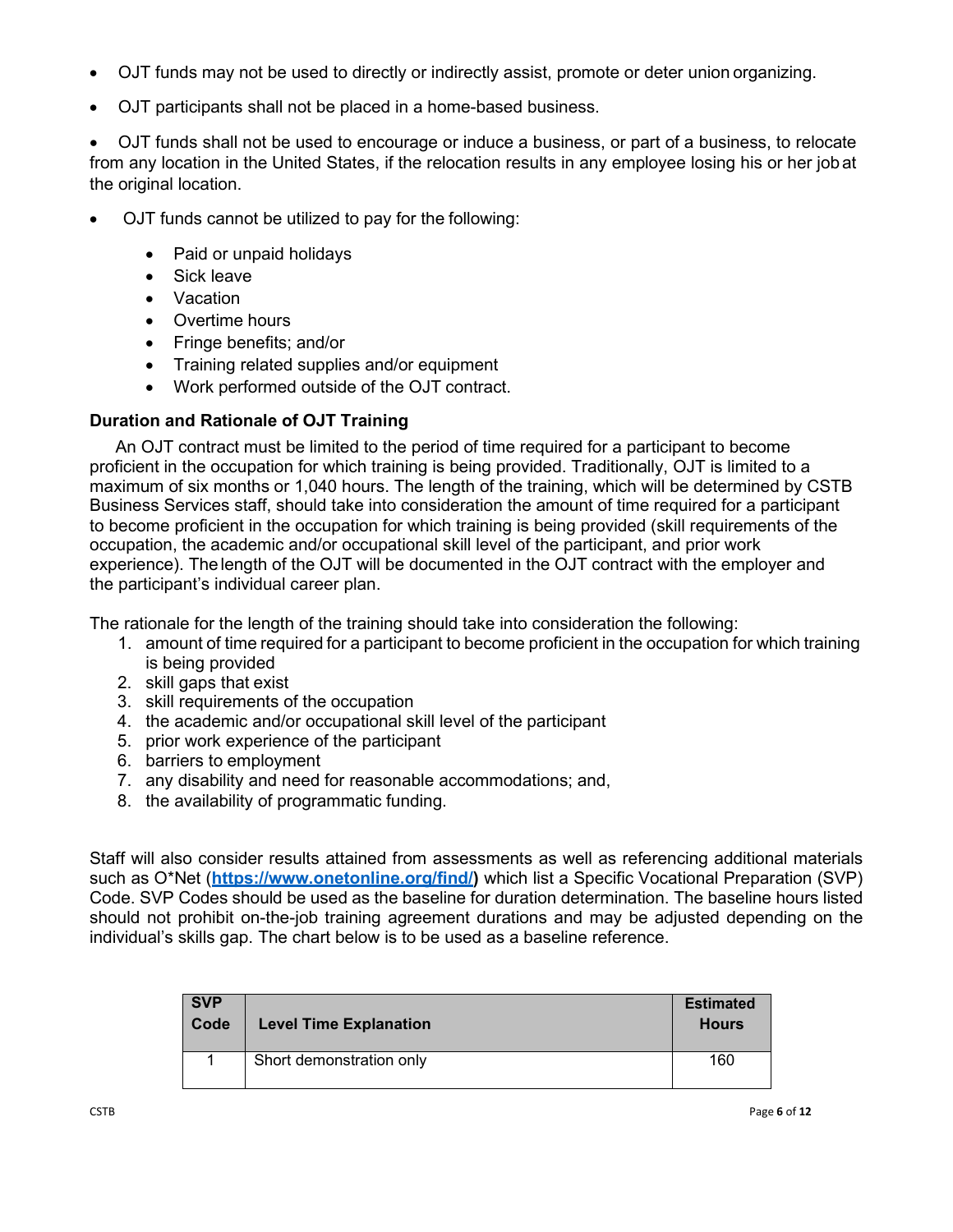|                | Anything beyond short demonstration up to and including 1 |      |
|----------------|-----------------------------------------------------------|------|
| $\overline{2}$ | month                                                     | 240  |
| 3              | Over 1 month up to and including 3 months                 | 320  |
| 4              | Over 3 months and including 6 months                      | 500  |
| 5              | Over 6 months and including 1 year                        | 640  |
| 6              | Over 1 year up to and including 2 years                   | 800  |
| 7              | Over 2 years up to and including 4 years                  | 960  |
| 8              | Over 4 years up to 10 years                               | 1040 |

# **Skills Gap Analysis (SGA) / OJT Training Plan Development**

Following the execution of the OJT Employer Agreement, an individualized OJT Training Plan must be developed for the acquisition of skills that the trainee does not already possess. The plan is a formal and written program of a structured job training, which will provide participants with an orderly combination of instruction in observable, and measurable job-ready skills, general employment competencies and occupational skills that will enable the participant to work towards self-sufficiency. The OJT Training Plan must be agreed upon and signed by the employer and CSTB. The customer and CSTB staff sign off on the IEP/Career Plan documenting provision of OJT service.

An analysis of the trainee's prior work history, transferrable work skills and the job skills gained must be compared to the job skills/job description the employer requires in the OJT occupation. The resulting gap in skills will be the basis for the development of the OJT Training Plan. Each skill description should be concise and the individual tasks should be measurable and observable. The specific types and sources of information used to identify the scope of the skills gap must be included in the participant's case file. A skills gap analysis will be conducted using Skilldex to determine the areas OJT candidates need training in. OJT funds should not be used for orientation of standard operatingprocedures of the employer.

# **OJT Contract Requirements**

CSTB's OJT contract meets all of the requirements outlined in the CareerSource Florida Administrative Policy – OJT.

# **Reimbursement:**

Participating businesses will receive a fifty percent (50%) reimbursement for eligible OJT participants. In accordance with CareerSource Florida Administrative Policy on OJT LWDB's may increase the reimbursement rate for OJT up to 75% for OJT contracts when the following factors have been evaluated:

- 1. The characteristics of the participants;
- 2. The size of the employer, with an emphasis on small businesses; and
- 3. The quality of employer- provided training and advancement opportunities, e.g. the OJT contract is for an in-demand occupation that leads to an industry-recognized credential.

CSTB Page **7** of **12** A 75% reimbursement rate will be established when a business enters into an OJT agreement where csta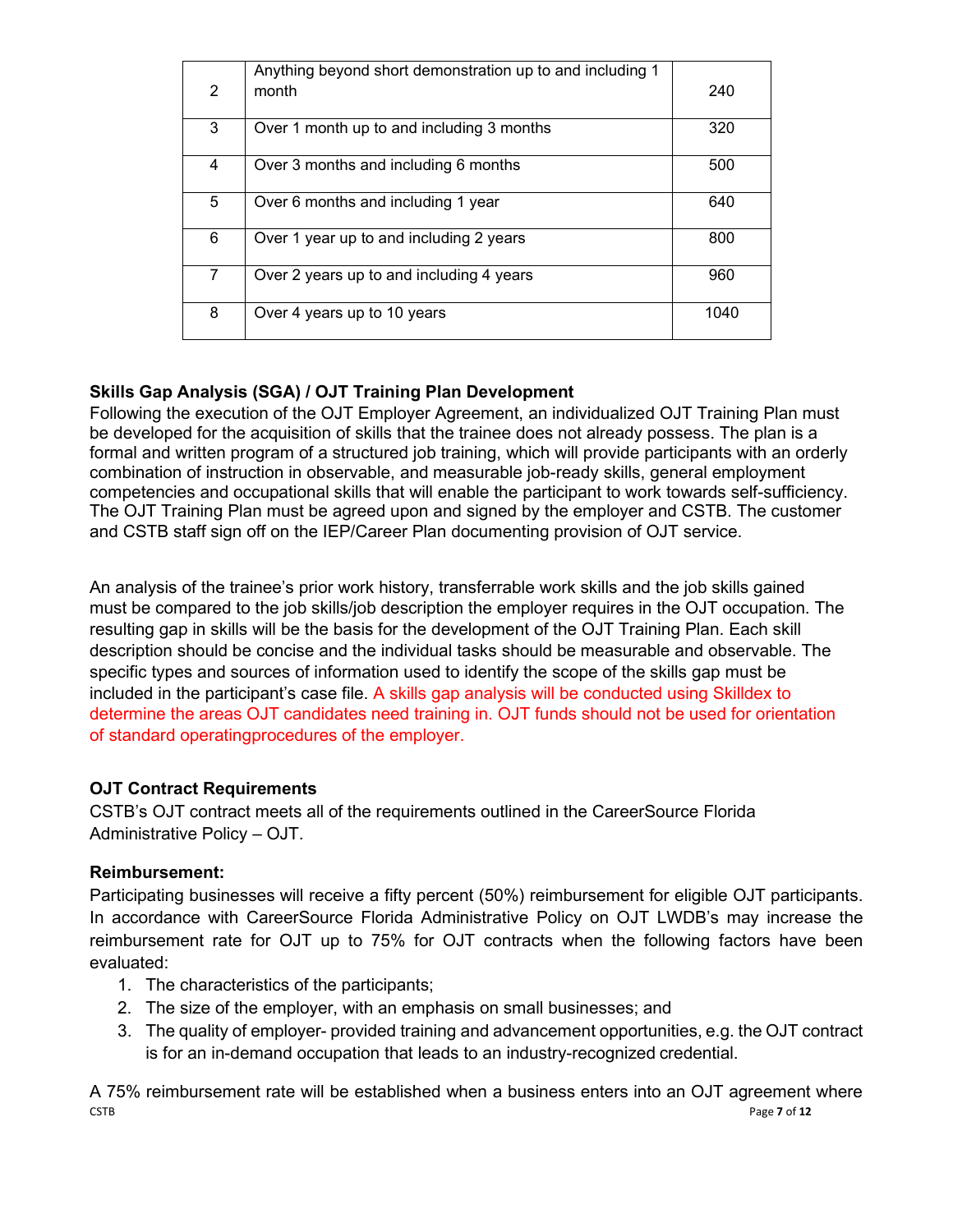the employer has 50 or less employees.

All training assistance awards are based on eligibility and available funding as well as:

- agree to enter into an OJT Agreement;
- agree to provide on-the-job skills training for the new employee(s) selected, and
- agree to retain the employees(s) upon successful completion of training.

#### **Conflict of Interest**

1. The CSTB will not favor a referral from and/or to a Board member of the CSTB over another business in the community. OJT placements shall be made based upon what will be most beneficial to the participant.

2. The CSTB CEO/COO shall be notified whenever the OJT Agreement is connected to a CSTB Board member or employee.

3. CSTB are prohibited from recommending an agreement or making OJT referrals to businesseswho are members of their immediate family or members of families of other CSTB staff.

4. The contracted OJT business shall not hire a participant who is a relative (member of the family) of the business. Relative is defined as: father, mother, son, daughter, brother, sister, uncle, aunt, first cousin, nephew, niece, husband, wife, father-in-law, mother-in-law, son-in-law, daughter-in-law,

brother-in-law, sister-in-law, stepfather, stepmother, stepson, stepdaughter, stepbrother, stepsister, half-brother, or half-sister. (Section 112.3135, Florida Statutes).

- 5. No participant is placed in an OJT where a member of that person's immediate family is directly supervised by or directly supervises the participant. Family means two or more persons related by blood, marriage, or decree of court, who are living in a single residence, and are included in one or more of the following categories:
	- a. A married couple and dependent children;
	- b. A parent or guardian and dependent children; or
	- c. A married couple.

#### **Reverse Referrals**

In very limited circumstances OJT initiated through "reverse referral" may be permitted. Reverse referral occurs when an individual is referred to CSTB from a prospective employer (under either formal or informal agreement) for assessment as to whether the individual meets the employer's hiring requirements for a specific position. Employers must not make or have made a hiring decision prior to the participant becoming eligible for the OJT program through CSTB. Development of an OJT for an individual referred by the employer may be permitted only when:

- 1. the individual progresses through the intake process as with any other CSTB customer and meets all WIOA eligibility and suitability requirements;
- 2. the completed individual career plan/service strategy indicates training is necessary for the individual to perform the work associated with the position for which the employer has an opening;
- 3. justification for WIOA training services outlines OJT is most appropriate, needed and identifies participant skill gap analysis;
- 4. the employer meets all the eligibility criteria outlined in this policy; and
- 5. the employer has not made a hiring decision prior to the individual referral to CSTB (If so, OJT cannot occur)
- 6. the employer provides assurance that the individual has not previously been employed by the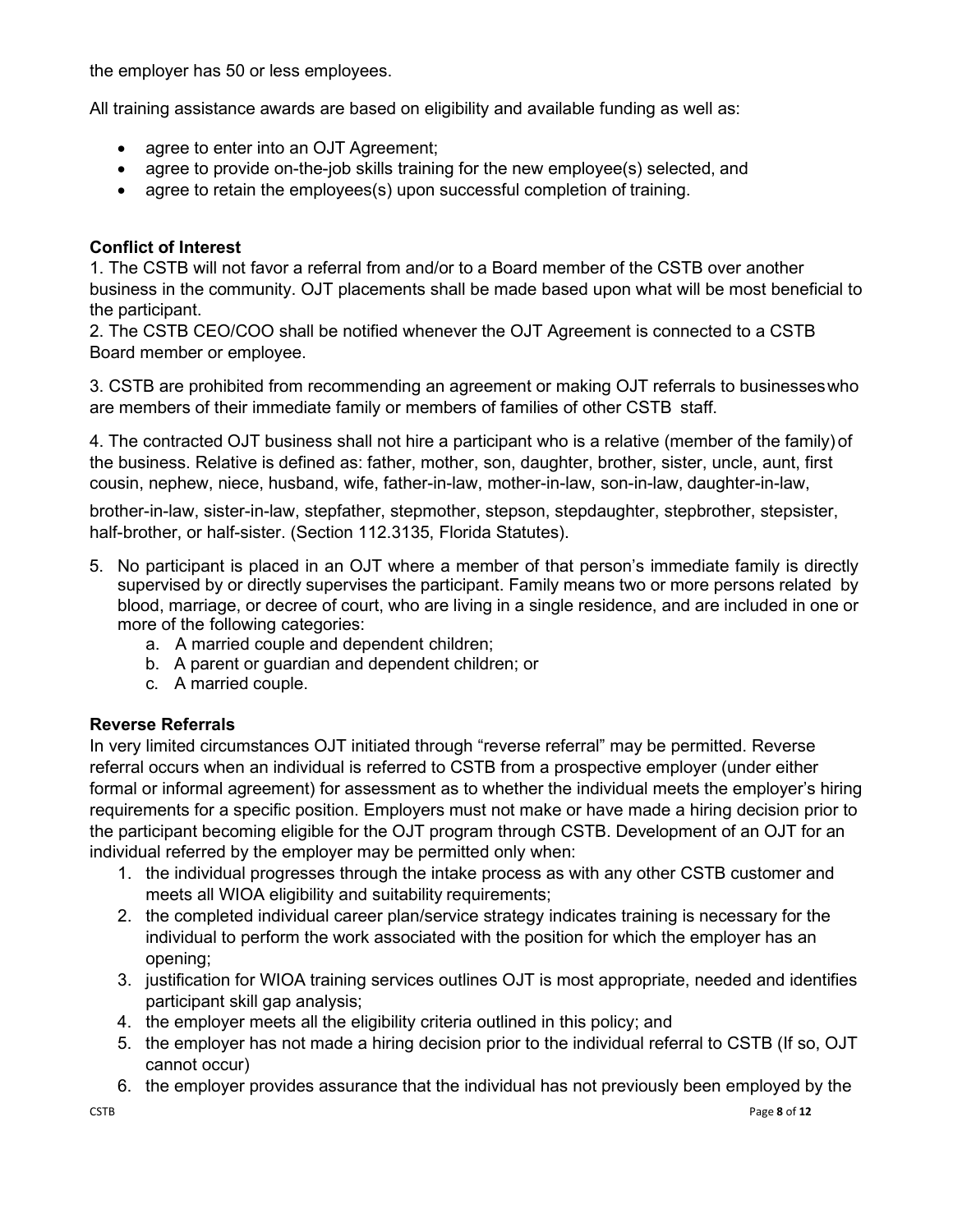employer in the same or similar position.

A reverse referral is when the business has identified someone they would like to hire but the individual has demonstrated skills deficiency related to the position's requirements. A business may refer a job applicant to CSTB for potential OJT enrollment. In the case of reverse referrals, the candidate must schedule an eligibility determination and assessment appointment with CSTB and must be eligible for WIOA as a dislocated worker or adult. CSTB must utilize normal eligibility assessment and enrollment procedures. Participant's eligibility must be determined prior to employment; no pre-hires or period of employment prior to the execution of an OJT agreement and participant training plan are acceptable.

#### **Individual Employment Plan (IEP)**

CSTB must develop an individual service strategy for each participant. A service strategy is a document created jointly by the participant and case manager, and is based on career planning and the results of the objective assessment. The service strategy includes a summary of the jobseeker's strengths, barriers, services needed, education and employment goals, and services provided. The IEP will be updated during a one-on-one appointment between the trainee and a CSTB Career Specialist. This process will also define the short and long term goals of the work experience opportunity as well as future employment plans of the trainee. T h e trainee's IEP must identify their internship/work experience field of training while outlining goals and objectives with defined timelines and projected completion dates.

When selecting work-based training for a participant, the WIOA Career Specialist must include the following in the service strategy:

- 1. A determination that a work-based training activity is appropriate to meet the participant's needs;
- 2. The specific work-based training most appropriate for the participant based on an assessment of the participant's needs, skill set, and other characteristics necessary to determine the best activity for the participant;
- 3. The specific short and long-term goals for the work-based training activity, by identifying the purpose of the activity and outcomes expected;
- 4. The employer with whom the activity will be done and other information relevant tothe work-based training activities;
- 5. Responsibilities of the CSTB, employer and participant; and
- 6. Other activities necessary to support the work-based training activity.

#### **Worksite Agreement**

OJT activities require a Worksite Agreement in the customer file. The Worksite Agreement will establish the parameters wherein a customer will gain the job-readiness skills necessary to obtain unsubsidized employment, and must be secured prior to the participant beginning their OJT assignment.

Each employer participating in work-based training must develop a CSTB OJT Agreement. The worksite agreement must include:

- 1. A job description and/or training outline
- 2. Contact information for the supervisor
- 3. Record-keeping and payroll information,
- 4. Process to monitor the participant's worksite activities and ensure adherence to the records retention requirements, as applicable.
- 5. Worksite agreements for work-based training. For agreements with a staffing agency, the worksite agreements must include signatures of both the worksite employer and<br>Page 9 of 12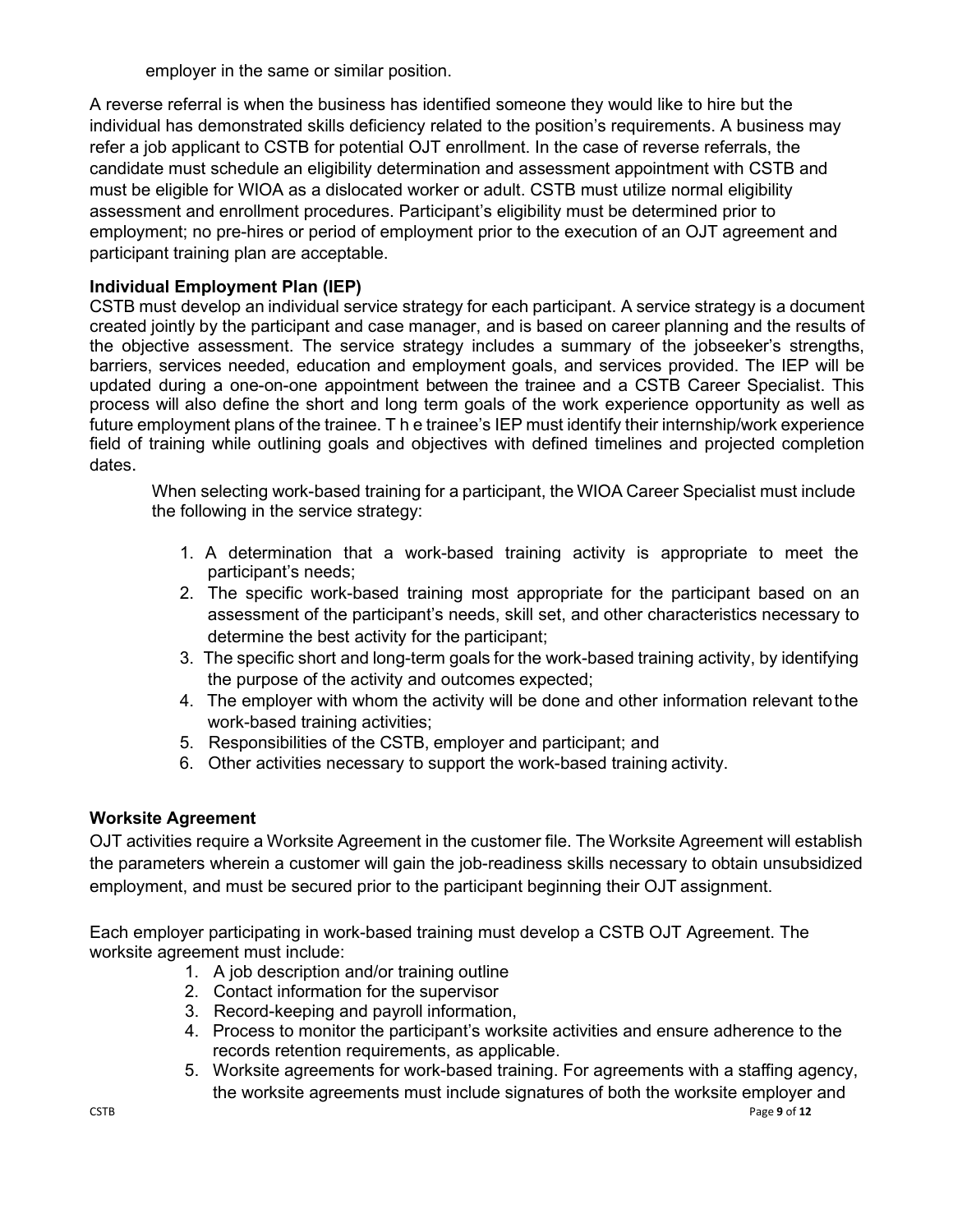the staffing agency.

CSTB will maintain information on each job placement in the form of an agreement signed by all parties. Each employer partner will receive a copy of the fully executed OJT agreement.

#### *Submitting Job Order Form to the Job Order Unit*

OJT positions must be posted in Employ Florida in order to source candidates for OJT opportunities. Job Order Form will be submitted to [Joborders@careersourcetb.com](mailto:Joborders@careersourcetb.com) and will be entered in Employ Florida within 24 hours of receipt by the CSTB Job Order Unit.

#### **Work-Based Training Employ Florida Service Codes**

Each work-based training activity is assigned a unique service code in Employ Florida service codes identified and described in the Employ Florida Service Code Guide. CSTB must assign the appropriate code to each individual engaged in a work-based training activity. The details of the workbased OJT activity must be included in the service strategy.

#### **Recording of Worksite, Provider and O\*Net Code Information**

When a participant is enrolled into a work-based training activity, staff must record in Employ Florida, the address and location of the worksite where the participant will work. For OJT, the worksite is the same as the employer and the actual location where the participant will report for work. When a participant is enrolled in a work-based training activity, the provider and O\*Net Code for the occupation in which the participant will engage or receive training must be entered into EmployFlorida as part of the enrollment process.

#### **Trainee Skill Evaluation**

On a monthly basis, the trainee's acquisition of the required occupational skills on the Training Plan will be evaluated by the employer/supervisor using the OJT Training Monthly Progress Report. This is an opportunity for the employer/supervisor and the trainee to interact and review the skills progress made during the review period. The OJT Training Monthly Progress Report will also be used at the conclusion of training to document the mastery of the required skills. This will be utilized to document Measurable Skills Gained for WIOA program participants as it outlines the validation of skills and competency attainment for participants.

The trainee's progress under an OJT contract will be formally monitored by the CSTB Business Services staff on a monthly basis during participation in the OJT program. Periodic communication with the OJT employer/supervisor and the trainee during the training period is required to insure the successful completion of the training.

#### **Modifications**

Modifications to the OJT contract and OJT Work Based Training Plan Outline may be needed. The Business Services staff would be required to submit a CSTB Agreement Modification OJTAgreement and specify the purpose of the modification, total training hours and maximum reimbursement. This requires the CSTB CEO or designee signature approval before any agreement modifications can be fully executed.

#### **Invoicing and Payment**

CSTB WIOA Programs Recruiter will track the completion of OJT positions and work directly with employers to ensure that required OJT reimbursement forms and supporting documentation is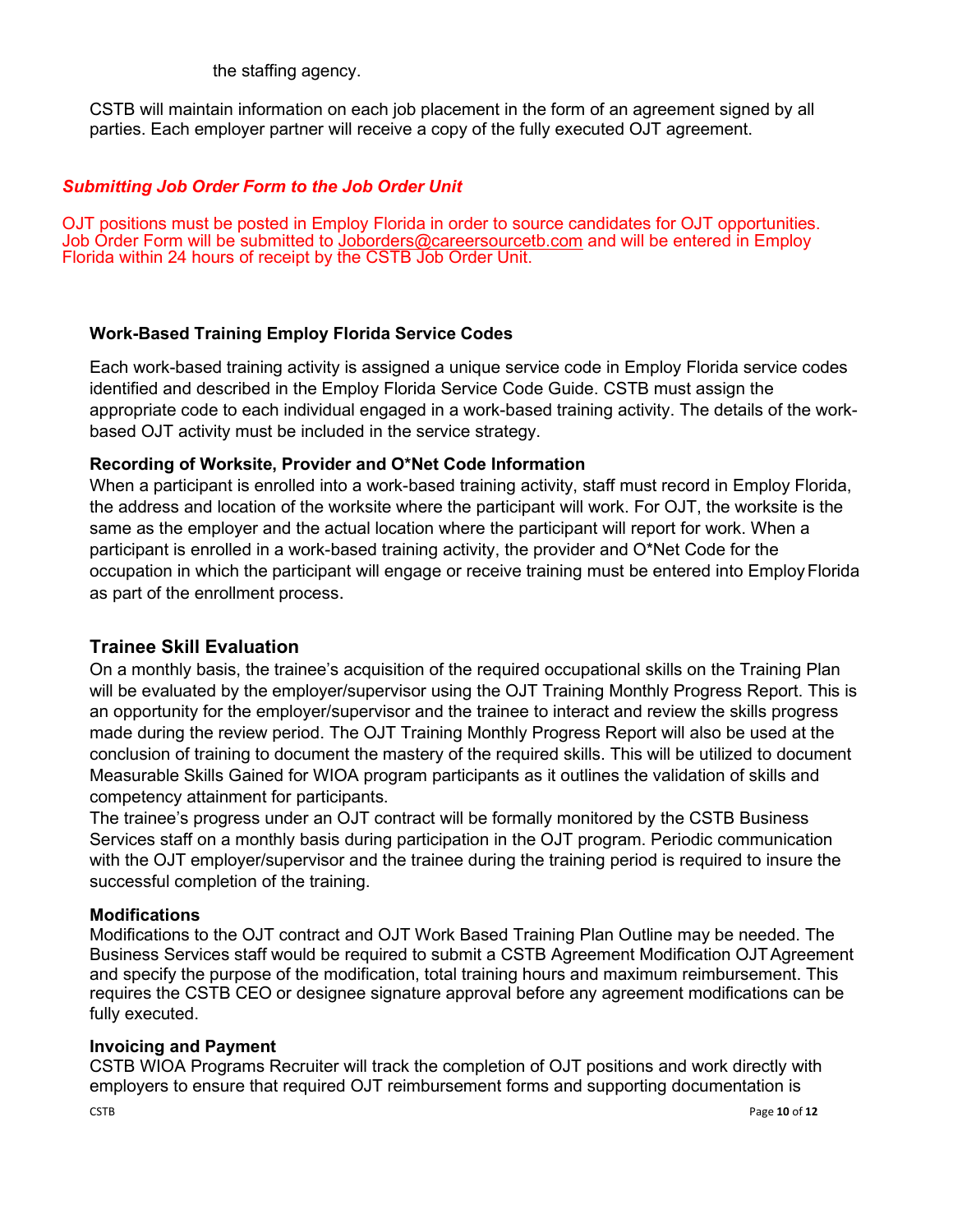submitted timely for processing.

Employers will be required to complete Attachment II – Individual OJT Reimbursement Form. The form identifies the employer name, # of weeks, hours and total reimbursement amount being requested. The form along with supporting documentation is submitted to [OJTinvoice@careersourcetampabay.com](mailto:OJTinvoice@careersourcetampabay.com) or fax to 855.484.6949. Supporting documentation includes

the following:

- 1. Payroll Documents shall include paystubs showing pay period dates, pay date, type of hours worked, rate of pay, deductions, etc.
- 2. Timesheet Detail for only the FIRST and Last week worked of the OJT/PWE Training Period.
- 3. W9 Form for employers receiving OJT Reimbursement.

The CSTB WIOA Programs Recruiter will notify the Finance Department and submit completed OJT Reimbursement forms for processing.

#### **Monitoring**

Monitoring and evaluation of the program plays a critical role in insuring that the goals of the OJT are achieved. The on-site monitoring is essential and must include documenting information received directly from the OJT trainee and should capture the trainee's supervisor's perspective about how the training is progressing. Onsite monitoring will include site visits to the worksite and interviews of participants and supervisors by the OJT Program staff and internal CSTB Program Monitors. In addition to this, the monitoring should examine the process of compliance with the OJT Agreement, training plan, the regulations, payment of wages, and the maintenance of records and working conditions in keeping with Federal requirements. At a minimum CSTB must conduct an in-person visit to each worksite where an OJT participant is placed at least once peryear.

Any Agreement deviations noted should be dealt with promptly, either with a corrective action plan or by suspension or termination of the agreement if serious violations have occurred. All visits to the business should be documented in the business EF account file and electronic file. The entry should identify when the visit was made, the name of the CSTB staff member conducting the visit, what was observed, who was interviewed, a synopsis of the content of the conversation, any items of concern that need to be addressed and the outcome of the visit.

Additional programmatic monitoring will be conducted throughout the PY by our internal Program Monitor under the direction of our Director MIS and Data Services. Financial monitoring will be handled by our Director of Fiscal Compliance.

#### **Supportive Services**

Support services are available for Adult, Dislocated Worker and Youth work-based training participants. Limited support services may be made available to trainees on an individualized case-by-case basis. The trainee must verify that a need exists and cannot be met by other community resources. The provision of such support services must be documented in the individual service strategy. Support service needs are identified through the assessment process and outlined in the service strategy. Support services may be provided pursuant to *CSTB Supportive Service and Incentive Policy - #018-C0012b.*

#### **Performance**

CSTB Page **11** of **12 A.** All businesses must be deemed eligible to participate in the OJT program. The eligibility status will be determined by CSTB a Business Service Account Executive Onsite Assessment as well as outcome and retention performance from previous OJT Agreements.